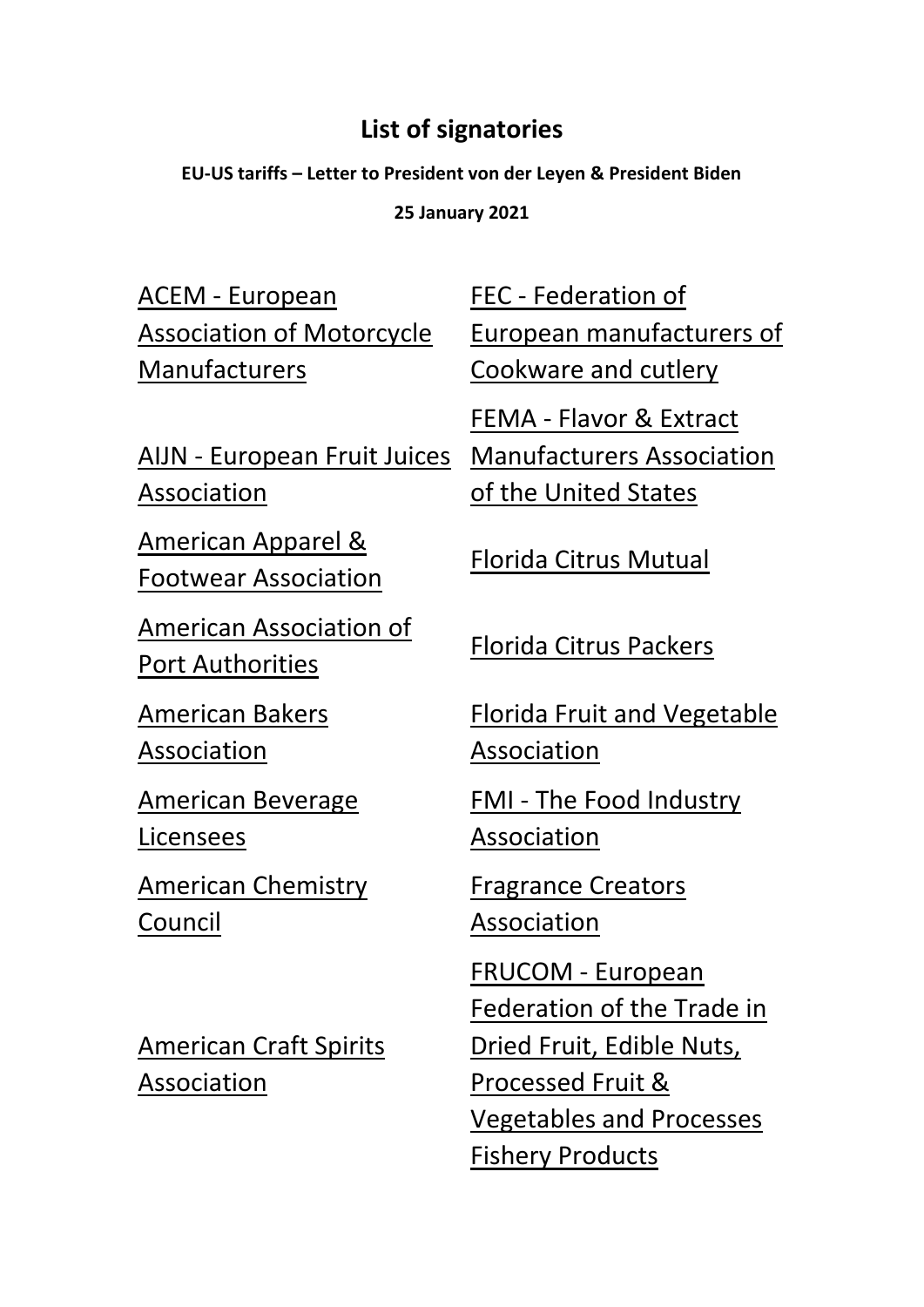American Cranberry Growers Association

[American Distilled Spirits](https://www.americandistilledspirits.org/)  [Alliance](https://www.americandistilledspirits.org/)

[American Frozen Food](https://affi.org/)  [Institute](https://affi.org/)

[American Soybean](https://soygrowers.com/)  [Association](https://soygrowers.com/)

[American Sweet Potato](https://americansweetpotato.org/)  [Marketing Institute](https://americansweetpotato.org/)

[Associated Equipment](https://aednet.org/)  **[Distributors](https://aednet.org/)** 

[Association of Equipment](https://www.aem.org/)  [Manufacturers](https://www.aem.org/)

[CAOBISCO -](http://caobisco.eu/) Chocolate, [Biscuits and Confectionery](http://caobisco.eu/)  [of Europe](http://caobisco.eu/)

[Cape Cod Cranberry](https://www.cranberries.org/)  [Growers' Association](https://www.cranberries.org/)

CECE - [Committee for](https://www.cece.eu/home)  [European Construction](https://www.cece.eu/home)  [Equipment](https://www.cece.eu/home)

CEEV - [Comité Européen](https://www.ceev.eu/)  [des Entreprises Vins /](https://www.ceev.eu/) 

[Household & Commercial](https://www.thehcpa.org/)  [Products Association](https://www.thehcpa.org/)

IFRA - [International](https://ifrafragrance.org/)  [Fragance Association](https://ifrafragrance.org/)

IHA - [International](https://www.housewares.org/)  [Housewares Association](https://www.housewares.org/)

[Indian River Citrus League](http://ircitrusleague.org/)

Intergraf - [European](https://www.intergraf.eu/)  [federation for print and](https://www.intergraf.eu/)  [digital communication](https://www.intergraf.eu/)

[National Association of](https://www.bevimporters.org/)  [Beverage Importers](https://www.bevimporters.org/) 

[National Association of](https://www.wheatworld.org/)  [Wheat Growers](https://www.wheatworld.org/)

[National Association of](https://nawr.org/)  [Wine Retailers](https://nawr.org/)

[National Confectioners](https://candyusa.com/)  [Association](https://candyusa.com/)

[National Council of Farmer](http://ncfc.org/)  [Cooperatives](http://ncfc.org/)

[National Fisheries Institute](https://aboutseafood.com/)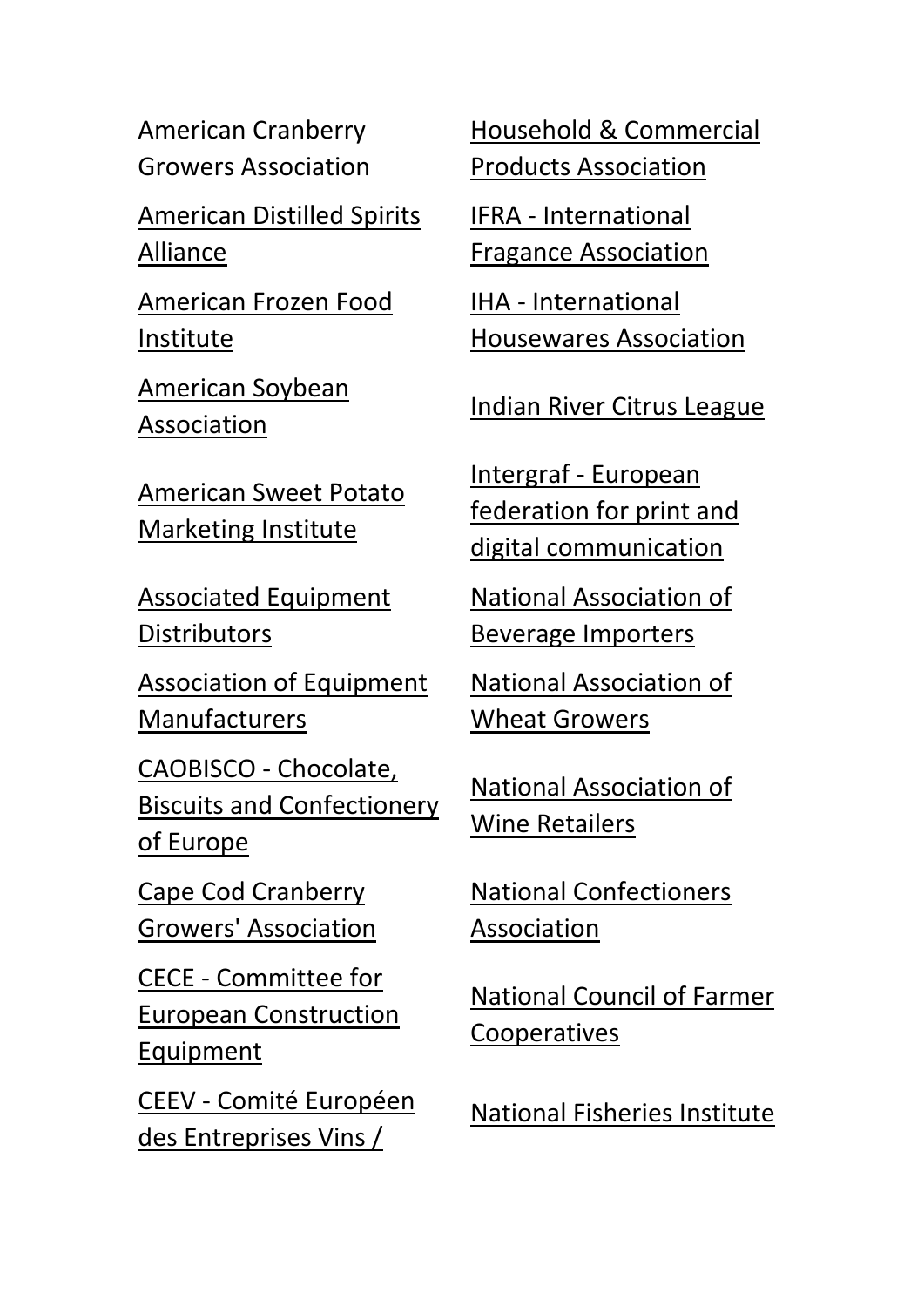[European Committee of](https://www.ceev.eu/)  [Wine Companies](https://www.ceev.eu/)

CEFIC - [European Chemical](https://cefic.org/)  <u>Industry Council</u> [National Retail Federation](https://nrf.com/)

CEMA - [European](https://www.cema-agri.org/)  [Agricultural Machinery](https://www.cema-agri.org/)  [Industry Association](https://www.cema-agri.org/)

CEO - [Comité Européen de](http://ceo-tools.com/)  [l'Outillage](http://ceo-tools.com/) 

CIAA - Cheese Importers Association of America

CLITRAVI - [Liaison Centre](http://www.clitravi.com/)  [for the Meat Processing](http://www.clitravi.com/)  [Industry in the European](http://www.clitravi.com/)  [Union](http://www.clitravi.com/) 

COCERAL - European association of trade in cereals, oilseeds, pulses, olive oil, oils and fats, animal feed and agrosupply

[Corn Refiners Association](https://corn.org/) Sweetener Users

[Council for Responsible](https://www.crnusa.org/)  [Nutrition](https://www.crnusa.org/)

North American Shippers Association

[Personal Care Products](https://www.personalcarecouncil.org/)  [Council](https://www.personalcarecouncil.org/)

PROFEL - [European](https://profel-europe.eu/)  [Association of Fruit and](https://profel-europe.eu/)  [Vegetable Processing](https://profel-europe.eu/)  [Industries](https://profel-europe.eu/)

PTI - [Power Tool Institute](http://www.powertoolinstitute.com/)

[spiritsEUROPE](https://spirits.eu/)

[Association](https://sweetenerusers.org/)

[Travel Goods Association](https://travel-goods.org/)